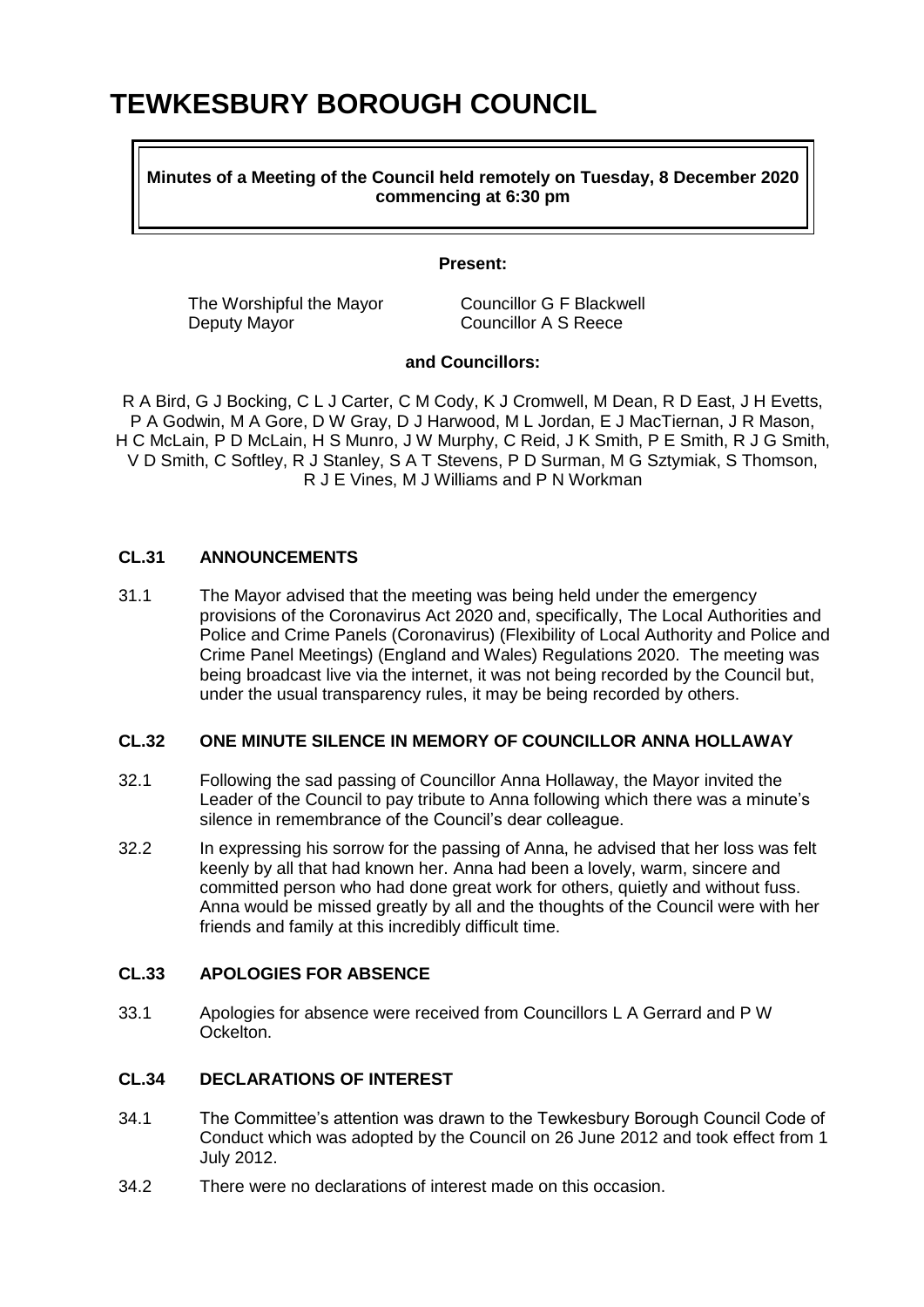#### **CL.35 MINUTES**

- 35.1 The Minutes of the meeting held on 29 September 2020, copies of which had been circulated, were approved as a correct record.
- 35.2 In relation to the Member Questions which had been raised about Cleeve Hill Golf Club, a Member advised that it cost a considerable amount of money to maintain a golf club and it was the membership costs that would help save it, not casual users dropping in for tea and cake, so he urged people that wished to use it to become members to keep it going.

## **CL.36 ITEMS FROM MEMBERS OF THE PUBLIC**

36.1 There were no items from members of the public.

## **CL.37 MEMBER QUESTIONS PROPERLY SUBMITTED IN ACCORDANCE WITH COUNCIL PROCEDURE RULES**

37.1 There were no Member questions on this occasion.

## **CL.38 RECOMMENDATIONS FROM EXECUTIVE COMMITTEE**

#### **Corporate Peer Challenge - Final Report and Action Plan**

- 38.1 At its meeting on 18 November 2020, the Executive Committee had considered the Corporate Peer Challenge final report and action plan and recommended to Council that the peer review action plan be approved; and that monitoring of the action plan be undertaken by the Overview and Scrutiny Committee on a six-monthly basis.
- 38.2 The report which was considered by the Executive Committee had been circulated with the Agenda for the current meeting at Pages No. 26-49.
- 38.3 The Chair of the Executive Committee proposed the recommendation and the Vice-Chair seconded it.
- 38.4 A discussion ensued during which some Members expressed concern about the pressure on Heads of Service in light of the departure of the Deputy Chief Executive and it was suggested that a review of the action plan in four months would be more appropriate than six months. In response, the Head of Corporate Services advised that the review was currently in the Overview and Scrutiny Committee work programme as pending but he had intended that it would be added to June to give Officers time to implement any actions before the first monitoring period. Other Members were of the view that bringing forward the monitoring period would put additional pressure on Officers rather than alleviating it and they felt the recommendation from the Executive Committee was therefore the most sensible way forward.
- 38.5 The Member confirmed it was not her intention to add more to the workload but rather to monitor it to ensure the wellbeing of Officers was protected. With that in mind she proposed and, it was seconded, that point 2 be amended to read 'That monitoring of the action plan be undertaken by the Overview and Scrutiny Committee on a four-monthly basis'. Upon being put to the vote, the amendment was lost.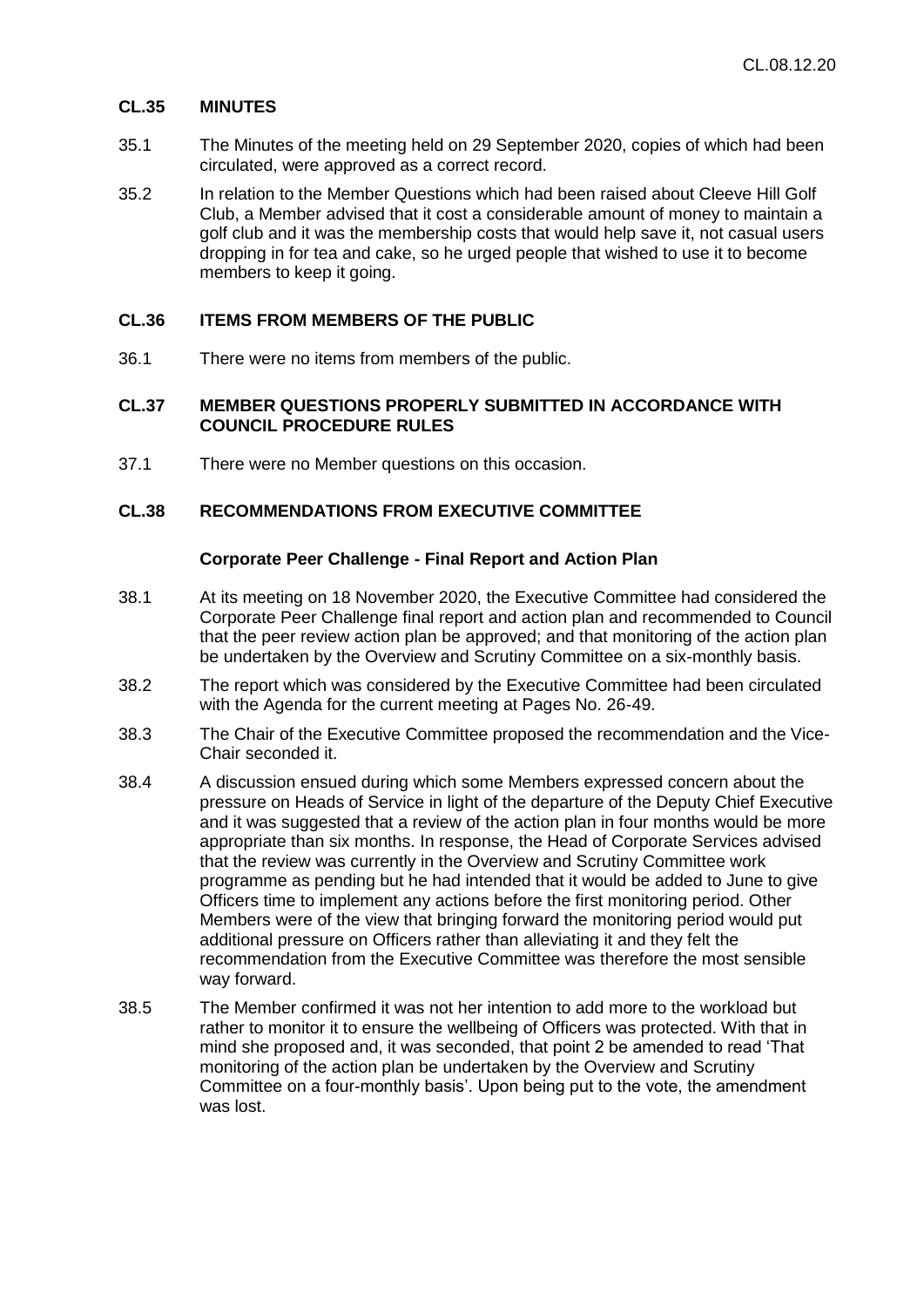- 38.6 The recommendation of the Executive Committee was then put to the vote and it was
	- **RESOLVED** 1. That the peer review action plan be **APPROVED**.
		- 2. That monitoring of the action plan be undertaken by the Overview and Scrutiny Committee on a six-monthly basis.

## **Infrastructure Funding Statement**

- 38.7 At its meeting on 18 November 2020, the Executive Committee had considered the Infrastructure Funding Statement and recommended to Council that the publication of the Infrastructure Funding Statement for 2020 be approved; and that it be noted that the Annual Community Infrastructure Levy Rates Summary Statement would be published alongside the Infrastructure Funding Statement.
- 38.8 The report which was considered by the Executive Committee had been circulated with the Agenda for the current meeting at Pages No. 50-77.
- 38.9 The Chair of the Executive Committee proposed the recommendation and the Vice-Chair seconded it.
- 38.10 A Member referred to the Section 106 Agreement monies held by the Council and questioned when the money would start to be spent; how much was outstanding and how much was scheduled to be spent in 2020 and 2021. In response, the Head of Development Services indicated that there was an outstanding balance in that funding pot but it was likely that very little would be spent in the remainder of 2020 given that this was only a few weeks away. However, bids had been invited from community groups so the amount spent in 2021 would depend on the expressions of interest received through that process as well as following discussions with colleagues and partners on how commuted sums could be spent. She was acutely aware of the need to spend the money and it was a priority in her work programme to ensure the money was spent where it was allocated. She advised that, whilst she could not say it would all be spent in 2021, she did want to see a large expenditure in that period.
- 38.11 Accordingly, it was
	- **RESOLVED** 1. That the publication of the Infrastructure Funding Statement for 2020 be **APPROVED**.
		- 2. That it be **NOTED** that the Annual Community Infrastructure Levy Rates Summary Statement would be published alongside the Infrastructure Funding Statement.

## **Replacement Pay and Display Parking Machines**

- 38.12 At its meeting on 18 November 2020, the Executive Committee had considered setting aside capital receipts for the replacement of pay and display parking machines and it was recommended to Council that capital funding of £117,000 be allocated from the Capital Receipts Reserve for the replacement of car park pay and display machines across all authority-owned and charged car parks; and that authority be delegated to the Head of Finance and Asset Management to procure suitable parking pay and display machines that offered cash and card payment options with a remote back office function.
- 38.13 The report which was considered by the Executive Committee had been circulated with the Agenda for the current meeting at Pages No. 78-82.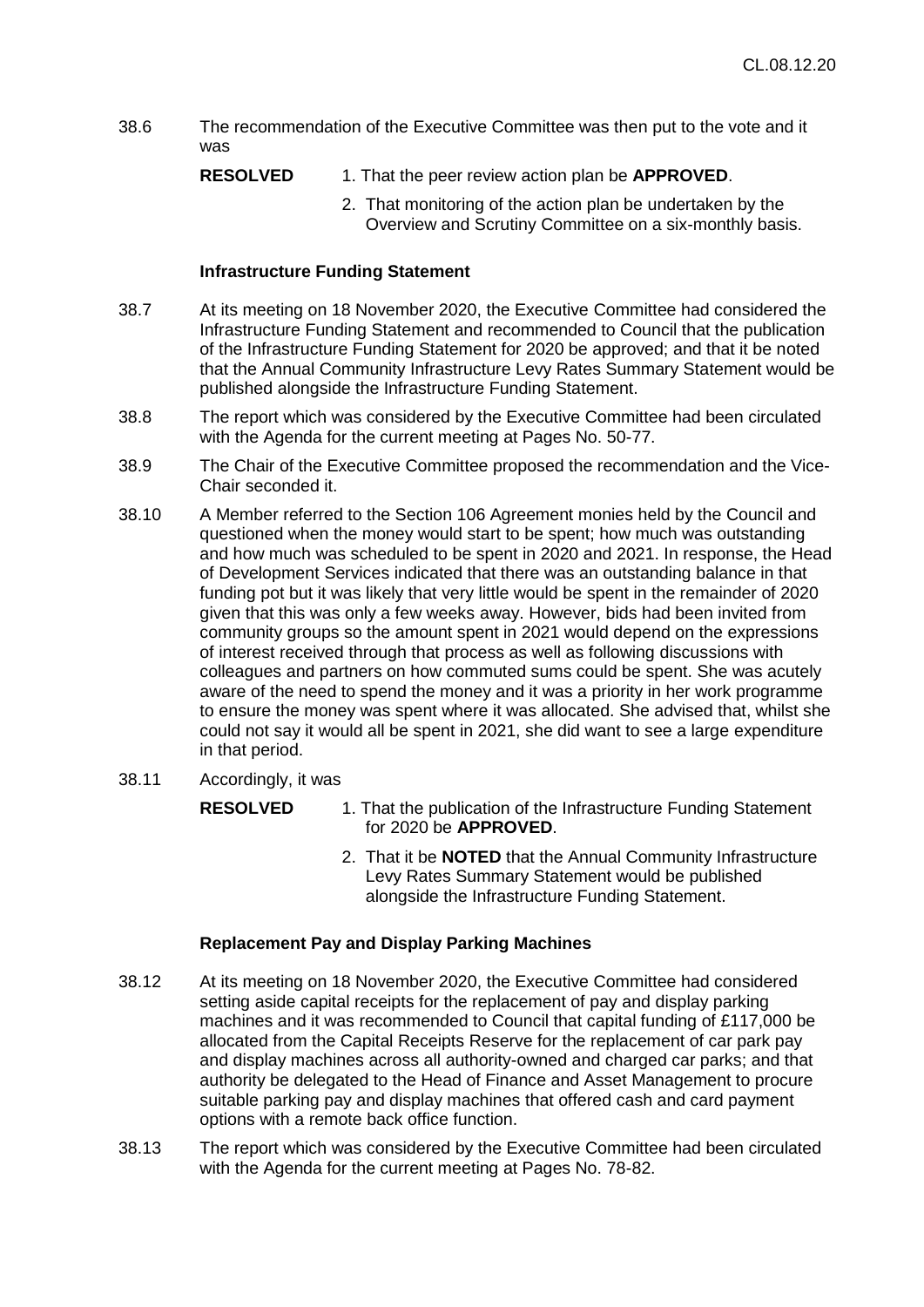- 38.14 The Chair of the Executive Committee proposed the recommendation and the Vice-Chair seconded it.
- 38.15 A Member advised that she was pleased to see the inclusion of solar technology within the report. Another Member noted the intention that the new machines would accept cash as well as card and she questioned why that was felt necessary and how much could be saved in capital and maintenance costs if cash was not included in the specification. In response, the Head of Finance and Asset Management was of the view that it was sensible to keep the options open for customers. There had been good take-up of the parking app since its introduction and there was good feedback from other local authorities about the contactless option on their parking machines however, a number of customers had indicated that they would still like to have the option of using cash. With that in mind it was not felt by Officers to be the right time to completely remove the cash facility on the machines. The way the new machines worked made it easy to take away the cash offering when it was felt to be the right time. There would be negligible savings if the cash facility was removed as the contract for collection of cash from the machines was based on the amount collected rather than the number of times a machine was visited.
- 38.16 Members noted that there were people that chose to use cash rather than card as well as those that did not have the option to use a card and, accordingly, it was
	- **RESOLVED** 1. That capital funding of £117,000 be allocated from the Capital Receipts Reserve for the replacement of car park pay and display machines across all authority-owned and charged car parks.
		- 2. That authority be delegated to the Head of Finance and Asset Management to procure suitable parking pay and display machines that offered cash and card payment options with a remote back office function.

## **CL.39 NOTICE OF MOTION: SUPPORT FOR TECH TALENT CHARTER**

- 39.1 The report of the Chair of the Overview and Scrutiny Committee, circulated at Pages No. 83-89, provided information about the Committee's discussion on the Support for Tech Talent Charter Motion and the Council was asked to note that the Motion had been withdrawn.
- 39.2 The Mayor reminded Members that this item was for information only and invited the Overview and Scrutiny Chair to advise on the outcome of the Motion.
- 39.3 The Overview and Scrutiny Chair explained that the meeting of the Council on 28 July 2020 had agreed that the Motion on the Tech Talent Charter be referred to the Overview and Scrutiny Committee for consideration. This had taken place at its meeting on 13 October 2020 and, as could be seen from the Minutes of that meeting, attached as an Appendix to the report, a full and detailed discussion had occurred. At the end of the discussion, the detail and timing of the Motion had been considered and the proposer of the Motion had agreed that it would be withdrawn while she worked with other political groups to find some wording which would be acceptable across the board to come back to the Council at a future date.
- 39.4 Accordingly, it was
	- **RESOLVED** That the decision of the Overview and Scrutiny Committee held on 13 October 2020 in respect of the Tech Talent Charter Motion be **NOTED**.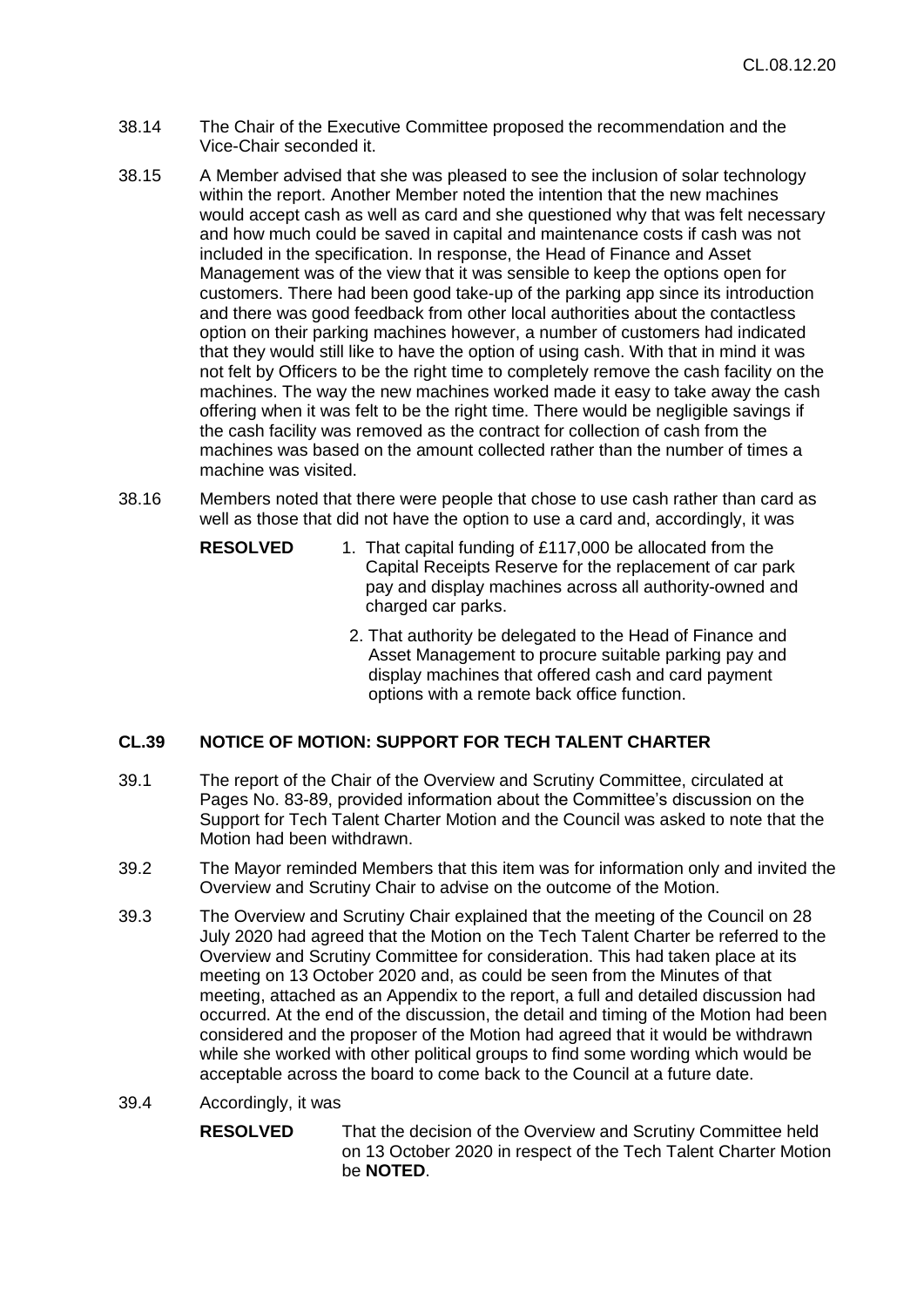## **CL.40 MEMBERSHIP OF GLOUCESTERSHIRE POLICE AND CRIME PANEL**

- 40.1 Attention was drawn to the Agenda which asked Members to note the change in the Council's reserve representative on the Gloucestershire Police and Crime Panel from Councillor A S Reece to Councillor R A Bird.
- 40.2 Accordingly, it was

**RESOLVED** That the Council's reserve representative on the Gloucestershire Police and Crime Panel be Councillor R A Bird.

## **CL.41 COVID-19 EMERGENCY DECISIONS TAKEN UNDER URGENCY POWERS IN ACCORDANCE WITH PART 3 OF THE CONSTITUTION**

- 41.1 The report of the Chief Executive, circulated at Pages No. 90-112, set out a the details of two decisions that had been taken by the Chief Executive, in consultation with the appropriate Lead Members, under the urgency powers set out in Part 3 of the Constitution as a result of the COVID-19 pandemic. The report advised Members of the decisions taken to comply with the requirements of the Constitution and the Council was asked to note those decisions.
- 41.2 Accordingly, it was
	- **RESOLVED** That the decisions taken by the Chief Executive, in consultation with appropriate Lead Members, as set out in the Appendices attached to the report, be **NOTED**.

## **CL.42 FAREWELL TO THE DEPUTY CHIEF EXECUTIVE**

- 42.1 The Chief Executive indicated that staff and Members had said goodbye to the Deputy Chief Executive at an online presentation on 4 December – although he would officially leave on 4 January 2021 – but he was now attending his last Council meeting prior to taking up his new post at Cotswold District Council. He advised that, in his time in the role, the Deputy Chief Executive had fulfilled a significant ambassadorial role, done a lot for the Council and its reputation and been a great support to the Chief Executive.
- 42.2 The Leader of the Council offered his thanks, on behalf of all Members, to the Deputy Chief Executive for his hard work during his time with the Council and indicated that Members had all been very impressed and grateful for his determination. He indicated that the Deputy Chief Executive had done a lot in the wider sphere around the Council and had had a big impact on its effectiveness as an authority. He wished the Deputy Chief Executive all the best and every success in his new role and into the future.
- 42.3 The Deputy Chief Executive thanked everyone for their kind comments and advised that it had been a privilege to work with Tewkesbury Borough Council over the last four years. He felt the Council had great working relationships across the board and this had made it possible to achieve great things in difficult times. He had enjoyed working with the whole management team and offered particular thanks to the Chief Executive for his guidance and words of encouragement over the years. He thanked everyone for their warm wishes and wished all a great Christmas and New Year.
- 42.4 The Leader of the Tewkesbury and Twyning Independent Group offered his personal thanks for the way the Deputy Chief Executive had worked with him and his colleague showing a 'can do' and positive attitude and wished him all the best for the future.